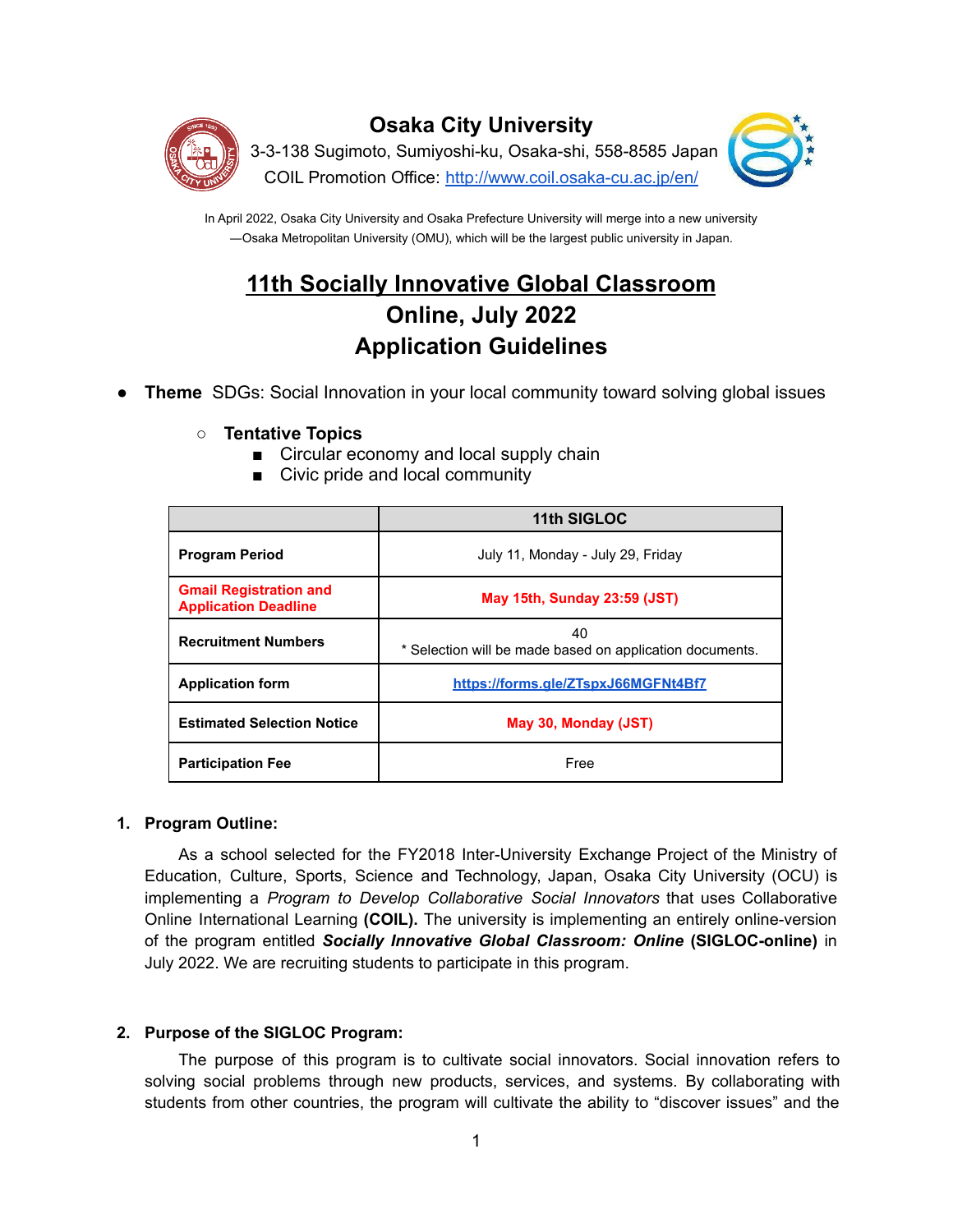ability to "find solutions", and train people who possess the ability to "implement those solutions". This program aims to yield people who are self-motivated, creative problem-solvers that find solutions to issues that involve, but are not limited to, the government, NPOs or corporations in the future. Specifically, we focus on **"three abilities"** that are as follows:

## **1) Ability to Identify Social Issues**

When facing social problems, it is necessary to think about the problem within the context of its surroundings (i.e., the environment, social background, and social framework such as laws and customs). As one cannot see his/her own face without a mirror, the context in which a problem is occurring cannot be discovered unless it is viewed from a different angle or perspective. By studying and discussing issues with students from other countries, participants will enhance the ability to discover the context and core of the issues faced as well as find new solutions.

## **2) Ability to Find Creative Solutions**

Solving a problem requires creativity. Problems that could be solved without creativity, would have already been resolved. The program cultivates a variety of viewpoints by placing issues in a new context, and giving individuals the ability to find creative solutions, produce new products, services, and systems.

## **3) Ability to Implement a Solution**

Creation of products, services, and systems for a new context can become socially significant when it is accepted by all stakeholders. To achieve this goal, people in various positions, such as the staff in government, NPOs, corporations, and local communities, need to transcend barriers for cross-sector collaboration. The program encourages participants to acquire an ability to implement the problem's solution regardless of their positions.

## **3. Characteristics of the SIGLOC-online:**

- All participants will participate remotely from their own place during the entire period.
- Collaborative learning with multi-national participants
- Interaction with other participants in every session whether synchronously or asynchronously
- Conferral of a Certificate of Completion to the participants who meet the prescribed requirements

## **about the program**

- The program is held for three weeks in July 2022.
- The online orientation will be held in early July, prior to the official opening of the program.
- There are pre-tasks and post-tasks in addition to a three-week program.
- The program is packed with content and there is a lot of daily work.

[Notes]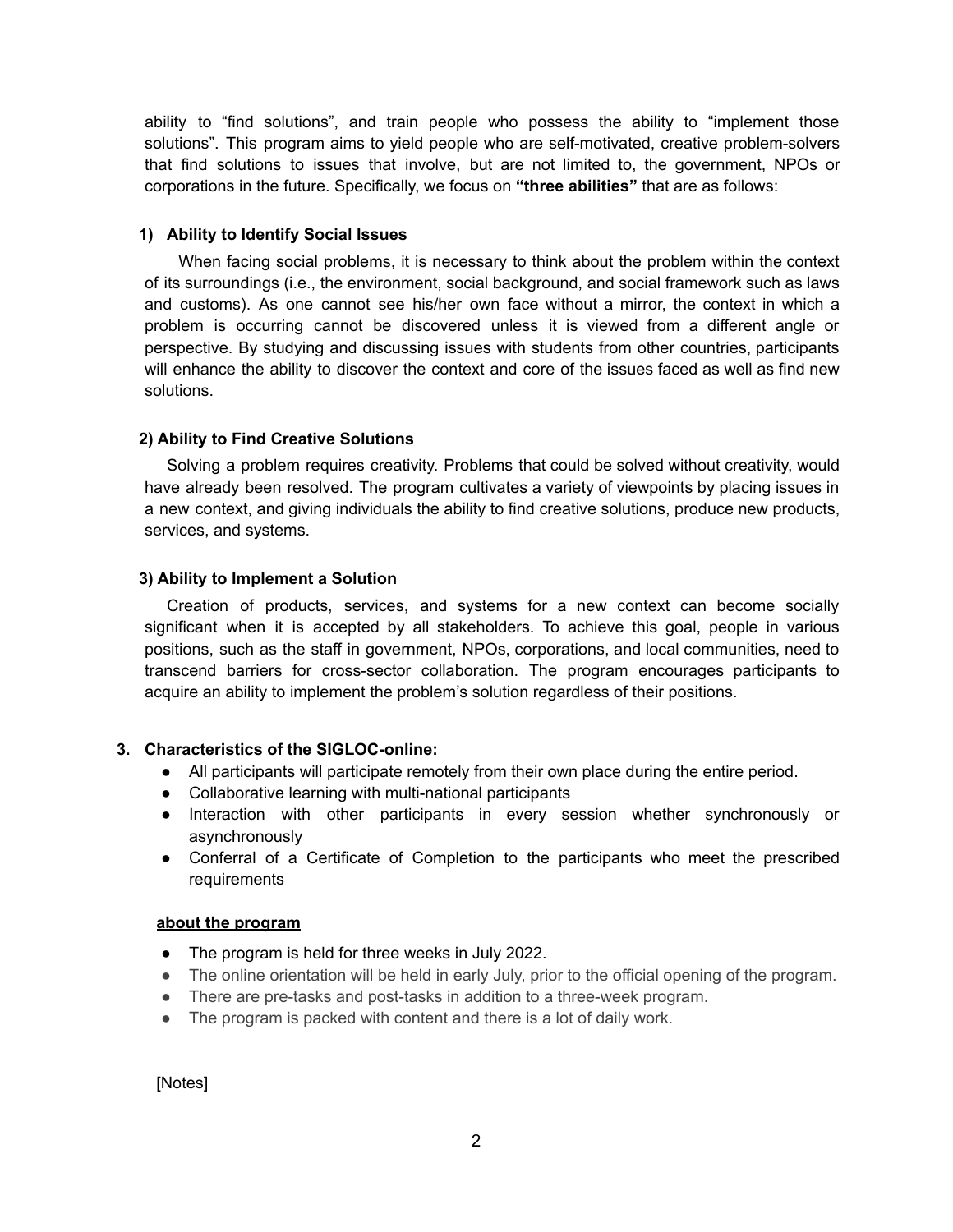● **The 11th SIGLOC program** requires students to study about 30 hours per week. In addition to individual study, we designed a program that can be done through asynchronous pair work and group work. Students can create their own study schedule. Whenever possible, pair work and group work can be done together using Zoom etc., to ensure effective learning. It is recommended that students coordinate with their group members for such Zoom meeting(s) if necessary.

## **4. Program Format:** Participating online

## **5. Qualification Requirements for the Application:**

Applicants must fulfill all the qualification requirements listed below:

- For the 11th SIGLOC, undergraduate or graduate students that are currently enrolled in a university except for those in Japan.
- Those who understand the purpose of this program and are enthusiastic about participating
- Sufficient English communication ability is required for non-native speakers of English.
- Those who can participate throughout the entire program
- Those who can prepare a PC [not a mobile phone\*] to work / study in this program \*A mobile phone does not have enough capacity / functions to work collaboratively with other students.
- Those who can use an unlimited Internet network during the program, or those who can use a pre-paid Internet network and bear its cost for the program
- Those (students) who can obtain approval to list their university's faculty member or an advisor from their university as a reference.
- A student under the legal age of his / her country (e.g., 20 years old for Japanese students) needs to obtain the consent of his / her parent(s) or legal guardian.
- Those who can sign the agreement form after carefully reading the application form and the application guidelines.

## **6. Rules of Compliance**:

If you do not comply with all of the following, you cannot participate in the program.

- Attending all of the SIGLOC-online sessions
- It is the participant's responsibility to have a personal computer with a sufficient Internet connection environment throughout the program.
- Pre-assignments submitted prior to the program, participation in pre-briefing sessions, and attending debriefing sessions after the program are required.

## **7. How to Apply:**

Please access the following URL, fill in the required information and submit the corresponding application form. Please be sure to use a **Gmail address** as your email address in the application form.

## <Step 1> Register your Gmail address

・You need to register your Gmail address which will be used in SIGLOC-online.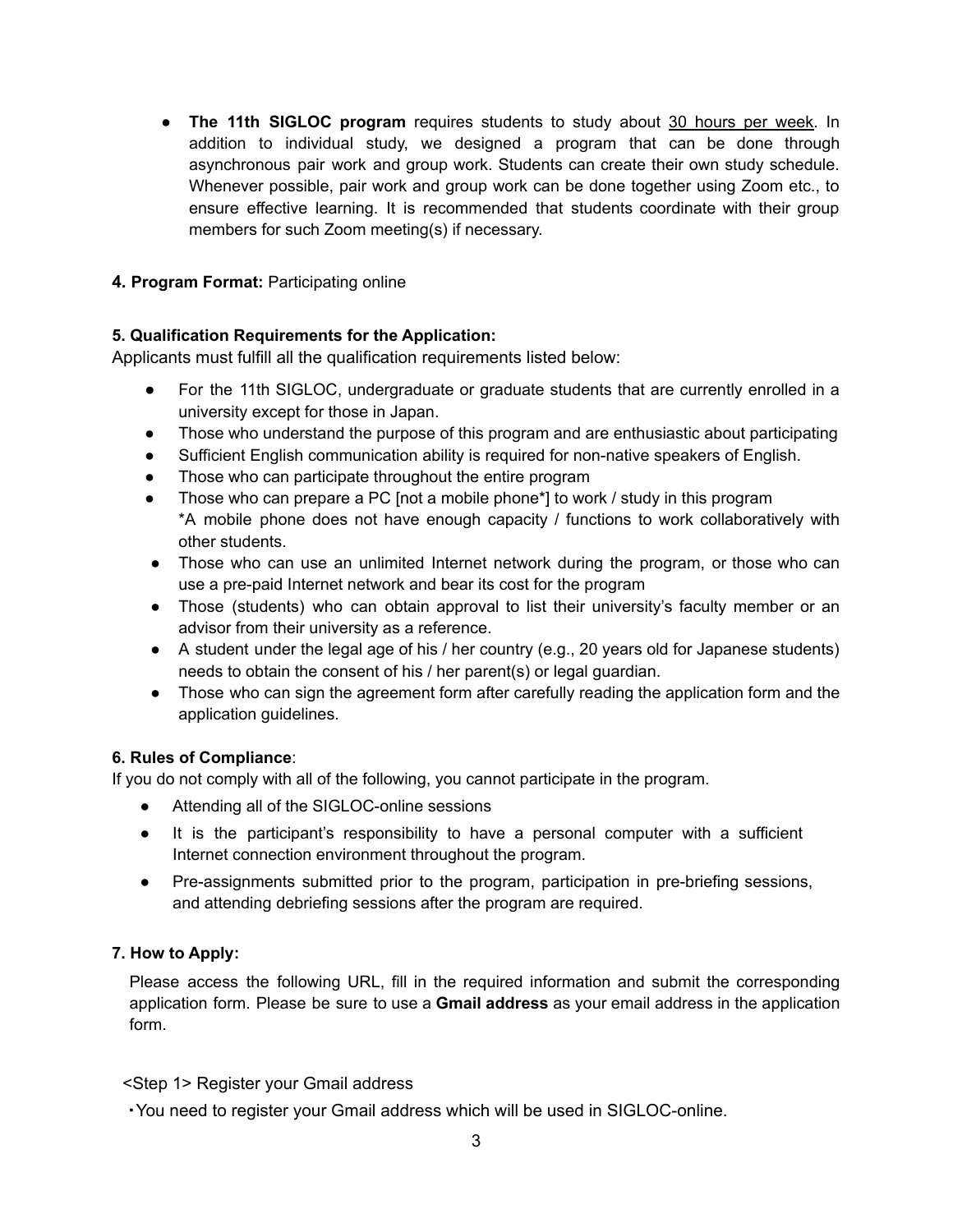## ● **Gmail Registration Form for the 11th SIGLOC <https://forms.gle/ZTspxJ66MGFNt4Bf7>**

<Step 2> Receive an Application Form via email

・After registering your Gmail address from the form, we will send an email to the registered Gmail address, which explains the procedure for applying for SIGLOC-online.

## <Step 3>: Submit an Application Form

[Notes]

- The application must include a minimum 150-word statement of purpose, a minimum 300-word essay, and information about your academic advisor(i.e., a faculty member at your university). Please prepare these documents and complete the application form.
- Use a **Gmail address** as your email address in the application form.
- After deciding to participate in the SIGLOC-online, the program will be conducted using Google Drive, so please enter an address that can be provided to other participants and related parties for communication. If you do not have a Gmail address, please create one.

## **8. Application Deadline: Monday, May 15th, 2022 23:59 (JST)**

## **9. Selection:**

- Selection will be made by screening the submitted documents. In addition, we may interview some of the applicants, if necessary.
- The applicants are comprehensively evaluated based on the selection criteria, which include the content of the application form (e.g., Statement of Purpose, essay) that shows students' motivation, attitude towards learning, etc.
- If there are students with the same level of grades and personal evaluations, the COIL Promotion Office will prioritize the students who have never participated in a previous program.
- The selection results will be notified using the email stated in the application form on **Monday, May 30, 2022 (JST/estimated)**

## **10. Fee:**

- Program Participation Fee: Free
- Participant's responsibility: Communication expenses, data collection and other expenses

## **11. Others:**

- The personal data in the submitted application documents will be managed properly by Osaka City University. After the completion of these program-related projects, the documents will be destroyed.
- Participants need to register in Slack (group chat application) using their Gmail address. While attending the SIGLOC-online, they can contact the other participants and share information with them on Slack.